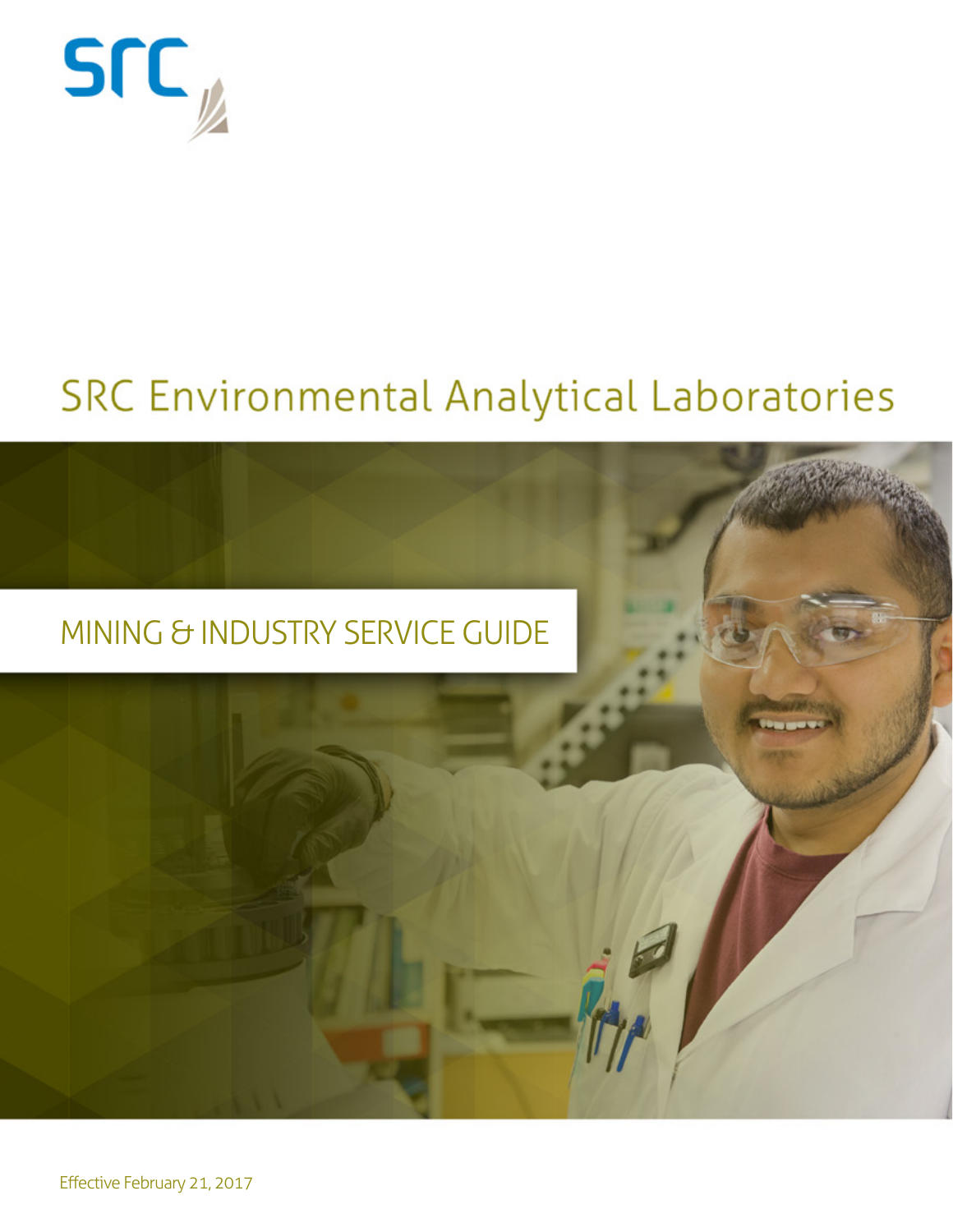# Table of Contents

| <b>General Information</b>                      | 3  |
|-------------------------------------------------|----|
| <b>Billing and Reporting Information</b>        | 4  |
| <b>Quality Assurance</b>                        | 5  |
| Water                                           | 6  |
| Packages for Water Analysis                     | 6  |
| <b>Sample Preparation</b>                       | 7  |
| <b>Trace Metals</b>                             | 7  |
| Radiochemistry                                  | 7  |
| <b>Routine Chemistry</b>                        | 7  |
| <b>Nutrients</b>                                | 8  |
| Miscellaneous                                   | 8  |
| Microbiology                                    | 8  |
| <b>Routine Wastewater</b>                       | 8  |
| Soil, Wasterock and Solid Tailings              | 9  |
| <b>Sample Preparation</b>                       | 9  |
| Packages                                        | 9  |
| <b>Soil Characteristics</b>                     | 10 |
| Miscellaneous                                   | 10 |
| Radionuclides                                   | 11 |
| <b>Special Mine Assessment Techniques</b>       | 11 |
| <b>Acid Rock Drainage</b>                       | 12 |
| <b>Sample Preparation</b>                       | 12 |
| Packages                                        | 12 |
| <b>Individual Parameters</b>                    | 12 |
| Potash, Sodium Sulfate and Other Salts          | 13 |
| <b>Sample Preparation</b>                       | 13 |
| Packages                                        | 13 |
| Miscellaneous                                   | 13 |
| Air Quality/Industrial Hygiene                  | 14 |
| <b>Sample Preparation of Air Filters</b>        | 14 |
| <b>Trace Metals</b>                             | 14 |
| Radionuclides                                   | 14 |
| <b>Respirable Dust Cassettes</b>                | 14 |
| <b>Absorption Tubes</b>                         | 15 |
| <b>Wipes and Swabs</b>                          | 15 |
| <b>Dustfall Jars</b>                            | 15 |
| <b>Organic Volatiles and Gaseous Emissions</b>  | 15 |
| <b>Waste Disposal</b>                           | 16 |
| <b>Landfill Waste Material</b>                  | 16 |
| <b>Sample Preparation</b>                       | 16 |
| Packages for Waste Disposal                     | 16 |
| <b>Tests on Solid Wastes</b>                    | 17 |
| Naturally Occurring Radioactive Material (NORM) | 17 |
| <b>Oily Wastes</b>                              | 17 |
| Paint                                           | 17 |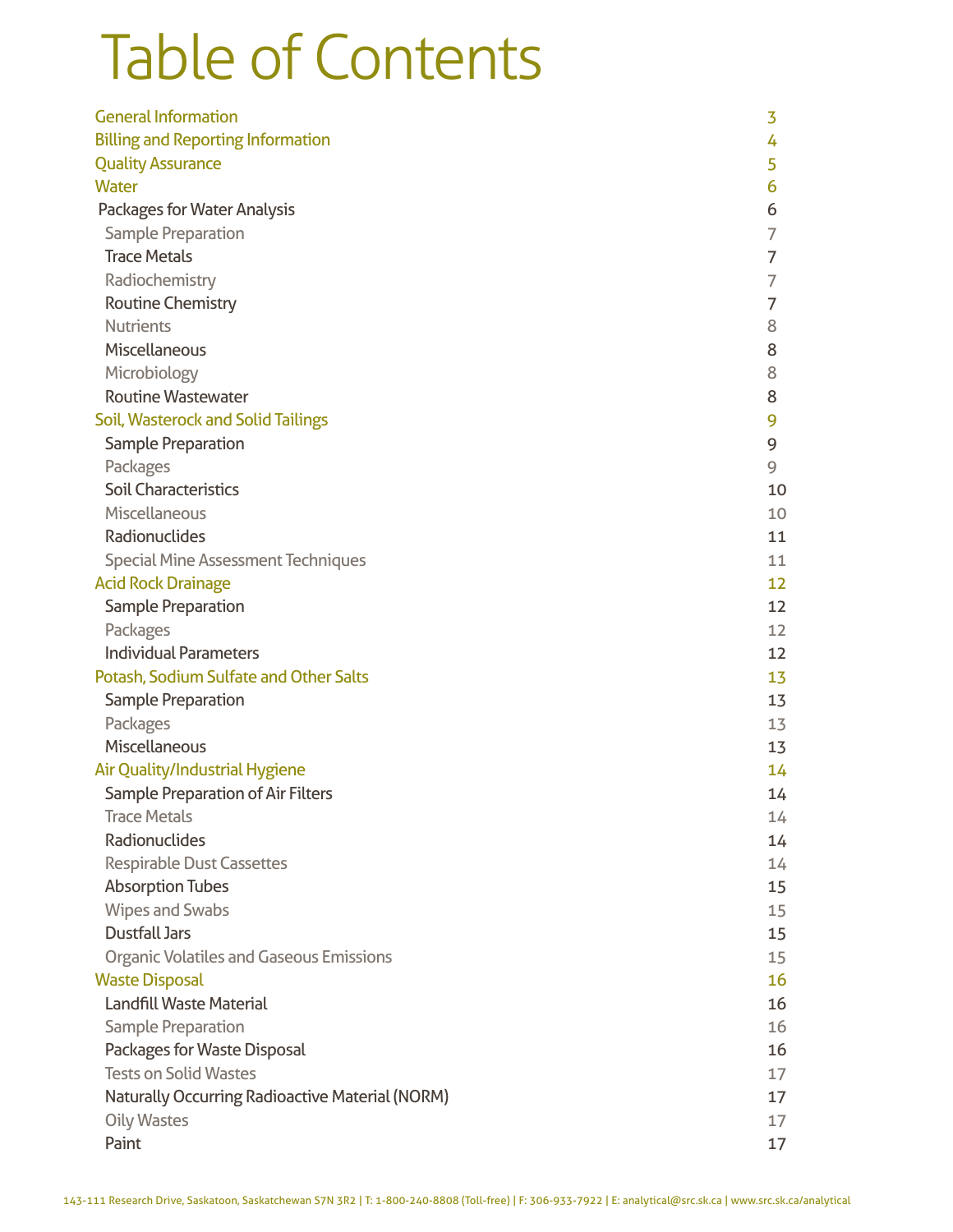# General Information

**SRC Environmental Analytical Laboratories 143-111 Research Drive Saskatoon, Saskatchewan S7N 3R2**

| Phone:              | 306-933-6932                                                                                              |
|---------------------|-----------------------------------------------------------------------------------------------------------|
| Toll Free:          | 1-800-240-8808                                                                                            |
| Fax:                | 306-933-7922                                                                                              |
| E-mail:             | analytical@src.sk.ca                                                                                      |
| Web address:        | www.src.sk.ca/analytical                                                                                  |
| Hours of Operation: | Monday – Friday   7:30 a.m. - 6:00 p.m.<br>Ensure time critical samples arrive at the lab before 5:30 pm. |

## **Corporate Overview**

For over 50 years, the Saskatchewan Research Council's (SRC) Environmental Analytical Laboratories has provided highquality testing services throughout Saskatchewan and around the world. Our world-class facility maintains an extensive range of testing services, most of which are accredited in accordance with international standards (ISO/IEC 17025) by the Canadian Association for Laboratory Accreditation (CALA). A complete list of accredited tests offered by the laboratory is available from the laboratory or on the CALA website at www.cala.ca.

SRC Environmental Analytical Laboratories is located at Innovation Place in Saskatoon, Saskatchewan, in a modern facility with state-of-the-art instruments, equipment and data management systems. In accordance with our accreditation requirements, the laboratory follows a comprehensive quality assurance and quality control (QA/QC) program. All sample information and data are stored in a digital Laboratory Information Management System (LIMS), which is used for sample tracking, reporting and invoicing. In many cases, automated data transfer from instrumentation directly into the LIMS facilitates processing and reduces the chance of error. Data can be readily retrieved and reported in a variety of formats and can often be directly uploaded into client databases.

The skilled and knowledgeable team at SRC Environmental Analytical Laboratories provides excellent customer service and is available to assist clients with any queries. The laboratory has a long history of working with and finding solutions for clients.

*We welcome your inquiries! Please contact us regarding your analysis requirements.*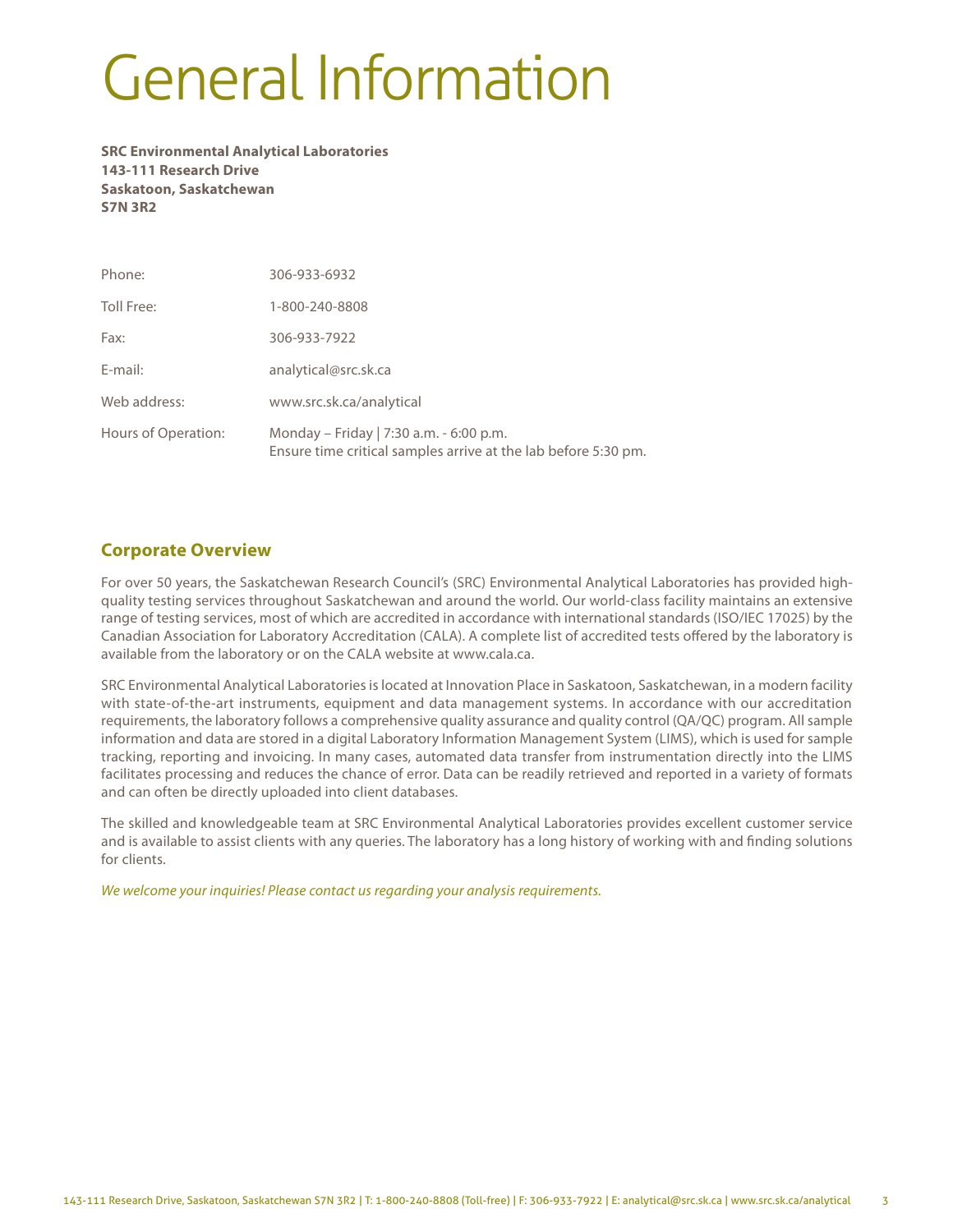# Billing and Reporting Information

#### **Standard Turnaround**

The rates in this price list are for reporting results within a standard turnaround time. For routine samples, the average turnaround time is 5 working days.

## **Rush Service**

A rush service is provided for a 100% surcharge. Samples will be processed as quickly as possible during regular work hours. Turnaround time will depend on the type of analysis required and number of samples submitted, but can generally be reduced to between 1 and 3 days.

## **Rush Service - Overtime Authorized**

Overtime is authorized to further expedite the sample turnaround time. The 100% surcharge for Rush Service will apply. In addition, any overtime required to expedite the analysis will be charged out at a rate of \$125/hour.

Contact the lab directly in **advance** to discuss turnaround time requirements and authorize overtime.

#### **Fees**

Published prices may be subject to change without prior notification. **GST/HST** will be added to the invoice, if applicable.

## **Late Payment**

Late payment charges will be assessed after 30 days, at a rate of 1.5% compounded monthly (19.6% annually).

## **Minimum Billing**

A minimum charge of \$50 may be applied to all analytical work orders.

## **Volume Discounts**

Contact the laboratory to discuss the number of samples to be submitted and analysis requirements.

## **Results**

Preliminary and final results can be accessed at anytime from our secure Online Results Portal. Contact the laboratory for additional information and to obtain a secure login and password.

Final results are reported in PDF format, as well as a variety of other formats (e.g., Excel, text, etc.) suitable for your particular needs. Arrangements can also be made to have results uploaded directly into your database. Contact the laboratory regarding your specific needs.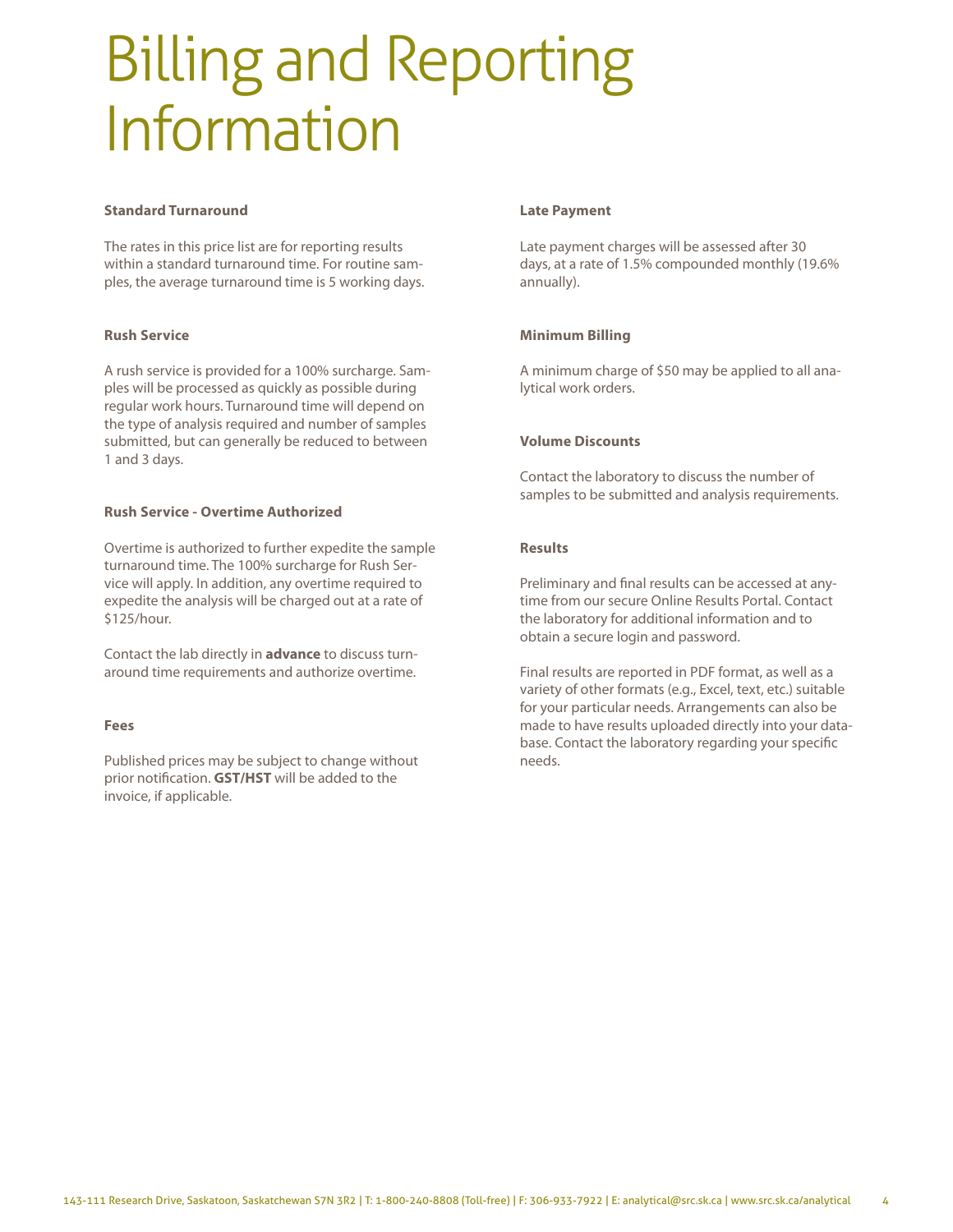# Quality Assurance

SRC Environmental Analytical Laboratories maintains an extensive Quality Assurance Program designed to ensure the reliability of analytical data. Key components of the Quality Assurance Program are:

- • Accreditation and Proficiency Testing by the Canadian Association for Laboratory Accreditation (CALA)
- • Participation in interlaboratory performance assessment programs
- • Comprehensive Quality Control program
- • Computerized sample and data management

## **Accreditation and Proficiency Testing**

SRC Environmental Analytical Laboratories is accredited by CALA for specific environmental tests. These tests are listed in the Scope of Accreditation found on the CALA website. Our lab has one of the largest scopes of accreditation for an environmental lab in Western Canada. The accreditation program consists of on-site assessments and proficiency testing. Accreditation ensures that the laboratory management system, facilities, procedures and methods conform to ISO/IEC 17025, the internationally recognized standard for testing and calibration laboratories.

#### **Interlaboratory Performance Assessment**

The laboratory participates in several proficiency testing programs that are used to assess the performance of participating laboratories and to identify any issues with testing procedures. The laboratory participates in proficiency testing programs offered by:

- • CALA
- • Environment Canada National Water Research Institute (NWRI)
- • Environmental Resource Associates (ERA)
- • International Atomic Energy Agency (IAEA)
- • Health Canada

## **Quality Control**

A variety of techniques, such as the analysis of reference materials, control samples, duplicates and spike recovery measurements are used to ensure the validity of the analytical results. If a problem is identified, the samples are re-analyzed, or other corrective action is undertaken, to demonstrate that the analytical results are acceptable. If this is not possible, then the client is notified. Quality control data obtained during the analysis of samples can also be reported to the client.

#### **Quality Assurance**

Quality Assurance staff at SRC Environmental Analytical Laboratories manage all aspects of the quality system. This includes reviews of quality control data, method validation and quality audits.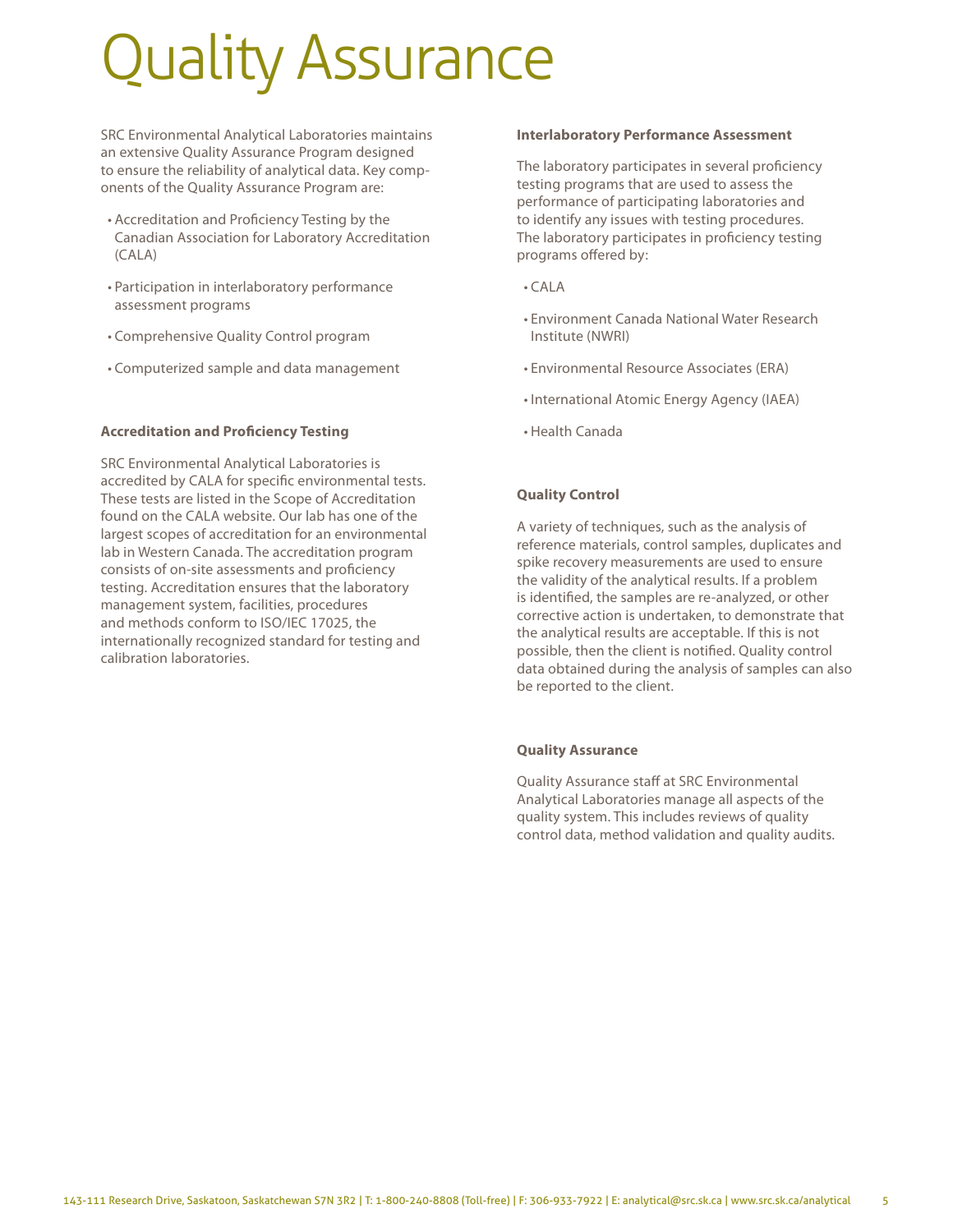## Water

## **Packages for Water Analysis**

#### **Major Ions Package**

Applicable to potable water, groundwater and surface water.

Includes: Calcium, Magnesium, Sodium, Potassium, Chloride, Sulfate, Fluoride, pH, Specific Conductivity, Nitrate, Alkalinity, Bicarbonate, Carbonate, Hydroxide, Total Hardness, Sum of Ions

## **General Chemical Package**

Applicable to potable water, groundwater and surface water.

Includes: Calcium, Magnesium, Sodium, Potassium, Chloride, Sulfate, Fluoride, pH, Specific Conductivity, Nitrate, Alkalinity, Bicarbonate, Carbonate, Hydroxide, Total Hardness, Sum of Ions, Total Dissolved Solids (TDS)

## **Trace Metals Package**

Includes: Aluminum, Antimony, Arsenic, Boron, Barium, Beryllium, Cadmium, Chromium, Cobalt, Copper, Iron, Lead, Manganese, Molybdenum, Nickel, Selenium, Silver, Strontium, Thallium, Tin, Titanium, Uranium, Vanadium, Zinc

## **Rare Earth Elements Package**

Pricing does not include initial preparation, such as drying and grinding.

Includes: Sample digestion, Cerium, Dysprosium, Erbium, Europium, Gadolinium, Hafnium, Hofnium, Lanthanum, Lutetium, Neodymium, Niobium, Praseodymium, Samarium, Scandium, Tantalum, Terbium, Thulium, Ytterbium, Yttrium

## **Water Potability Package** (WP)

Applicable to potable water, groundwater and surface water.

Includes: Total Coliforms, Nitrates

## **Trihalomethanes** (THM)

Includes: Chloroform, Dichlorobromomethane, Dibromochloromethane, Bromoform, THM total

## **Purgeable or Extractable Hydrocarbons**

- Purgeable hydrocarbons includes: BTEX (Benzene, Toluene, Ethylbenzene, Xylenes), F1 (C6-C10)
- Extractable hydrocarbons includes: F2-F4 (C11-C50)

## **Total Petroleum Hydrocarbons**

**•** Both purgeable and extractable hydrocarbons: BTEX (Benzene, Toluene, Ethylbenzene, Xylenes),  $F1-F4$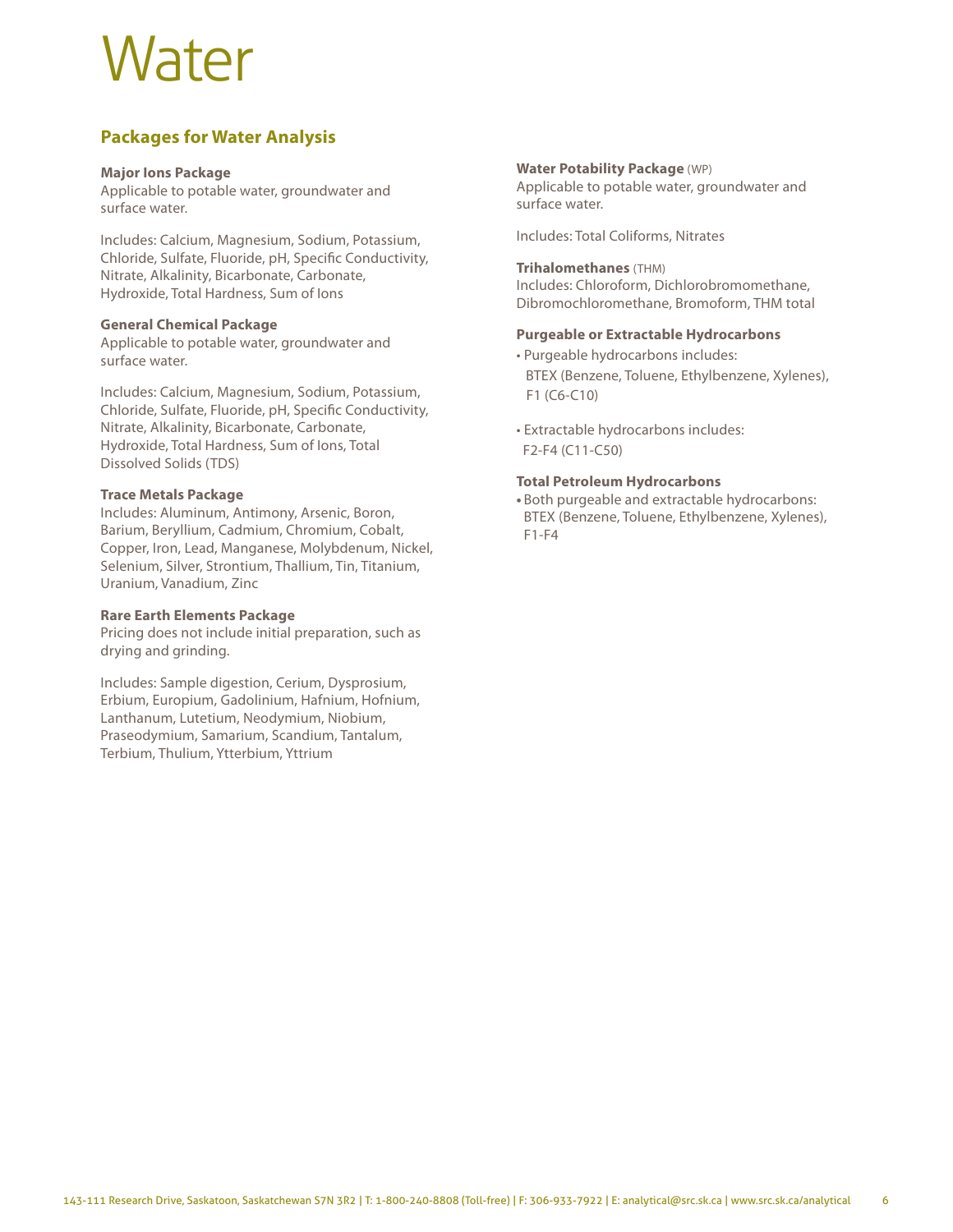## Water

## **Sample Preparation**

When necessary, sample preparation steps are performed to obtain suitable samples for analysis or when required for specific tests. For example, for dissolved parameters, filtration is required to remove suspended solids from the sample. Digestion is required for trace metals analysis to include any metals present in suspended material within the sample.

## **Filtration**

**Pressure Filtration** 

**Digestion** 

## **Trace Metals**

#### **Trace Metals Package**

Includes: Aluminum, Antimony, Arsenic, Boron, Barium, Beryllium, Cadmium, Chromium, Cobalt, Copper, Iron, Lead, Manganese, Molybdenum, Nickel, Selenium, Silver, Strontium, Thallium, Tin, Titanium, Uranium, Vanadium, Zinc

#### **Rare Earth Elements Package**

Includes: Cerium, Dysprosium, Erbium, Europium, Gadolinium, Hafnium, Hofnium, Lanthanum, Lutetium, Neodymium, Niobium, Praseodymium, Samarium, Scandium, Tantalum, Terbium, Thulium, Ytterbium, Yttrium

#### **Individual Elements**

Available elements: Aluminum, Antimony, Arsenic, Boron, Barium, Beryllium, Bismuth, Bromine, Cadmium, Calcium, Cerium, Chromium, Cobalt, Copper, Dysprosium, Europium, Erbium, Gadolinium, Hafnium, Holmium, Iron, Iodine, Lanthanum, Lead, Lithium, Lutetium, Magnesium, Manganese, Molybdenum, Nickel, Neodymium, Niobium, Phosphorous, Potassium, Praseodymium, Rubidium, Samarium, Selenium, Scandium, Silver, Sodium, Strontium, Tantalum, Tellurium, Terbium, Thallium, Thorium, Thulium, Tin, Titanium, Tungsten, Uranium, Vanadium, Ytterbium, Yttrium, Zinc, Zirconium

#### **Mercury**

## **Radiochemistry**

**Radium-226** 

**Radium-228** 

**Thorium-230** 

**Thorium Isotopes** (Th-228, Th-230 and Th-232)

**Lead-210** 

**Polonium-210** 

**Radon-222** 

**Gross Alpha and Beta** 

## **Routine Chemistry**

#### **Alkalinity**

Includes: Total Alkalinity, Carbonate, Bicarbonate, Hydroxide

**Calcium** 

**Chloride** 

**Fluoride** 

**Magnesium** 

**pH** 

**Potassium** 

**Sodium** 

**Specific Conductivity** 

**Sulfate** 

**Calcium, Magnesium and Total Hardness**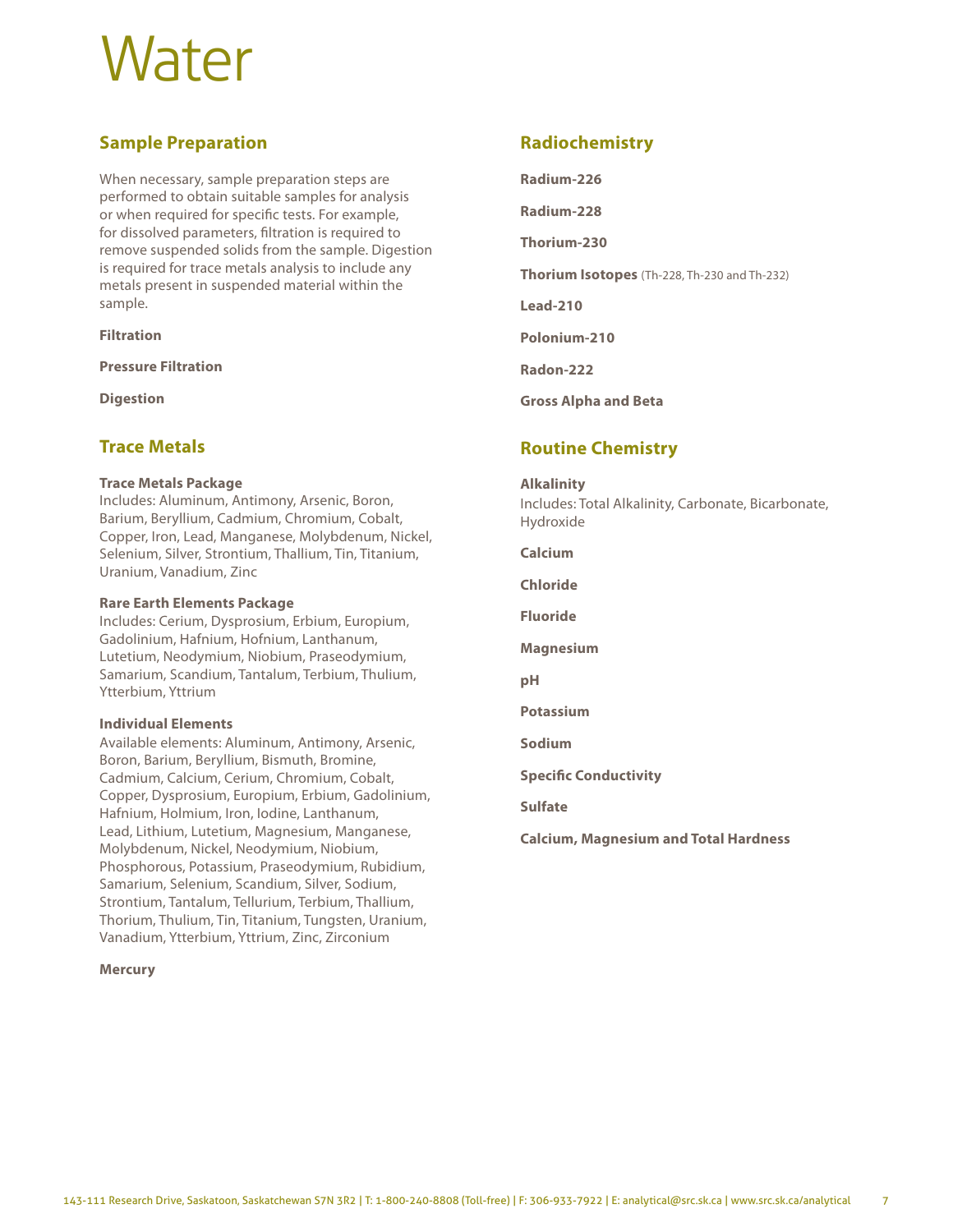## Water

## **Nutrients**

**Total Organic Carbon** (TOC)

**Dissolved Organic Carbon** (DOC) (Lab filtration)

**Ammonia as Nitrogen** (NH<sub>3</sub>-N)

**Nitrate** (NO<sub>3</sub>)

 $N$ **itrite**  $(NO<sub>2</sub>)$ 

**Nitrite + Nitrate as Nitrogen**  $(NO<sub>2</sub> + NO<sub>3</sub> - N)$ 

**Total Kjeldahl Nitrogen** (TKN)

**Total Phosphorous** (TP) (Digestion, \$15)

**ortho-Phosphate** (o-PO<sub>4</sub>)

**Inorganic Phosphorous** (IP)

**Total Phosphorous, Inorganic Phosphorous and Organic Phosphorous** 

**Dissolved Phosphorous**  (Lab filtration, \$13)

## **Miscellaneous**

**Solids, total dissolved** (TDS)

**Solids, total suspended** (TSS)

**Low-Level TSS** 

**Turbidity** 

**Acidity** 

**Amines** 

**Chlorophyll** (A, B, C) (Lab filtration, \$13)

**Total Cyanide** 

**Weak Acid Dissociable Cyanide** 

**Eh** (Oxidation-reduction potential)

## **Microbiology**

**Total Coliforms and E. coli Fecal Coliforms** (membrane filtration) **Heterotrophic plate count Fecal Streptococcus** 

## **Routine Wastewater**

**Biochemical Oxygen Demand** (5-day BOD)

**Carbanceous Biochemical Oxygen Demand**  (c-BOD)

**Chemical Oxygen Demand** (COD)

**Hexavalent Chromium** (Cr VI)

**Oil and Grease**  (n-Hexane Extractable Material; HEM)

**Mineral Oil and Grease**  (Silica-Gel Treatment n-Hexane Extractable Material; SGT-HEM)

**Phenolics** 

**Sulfide**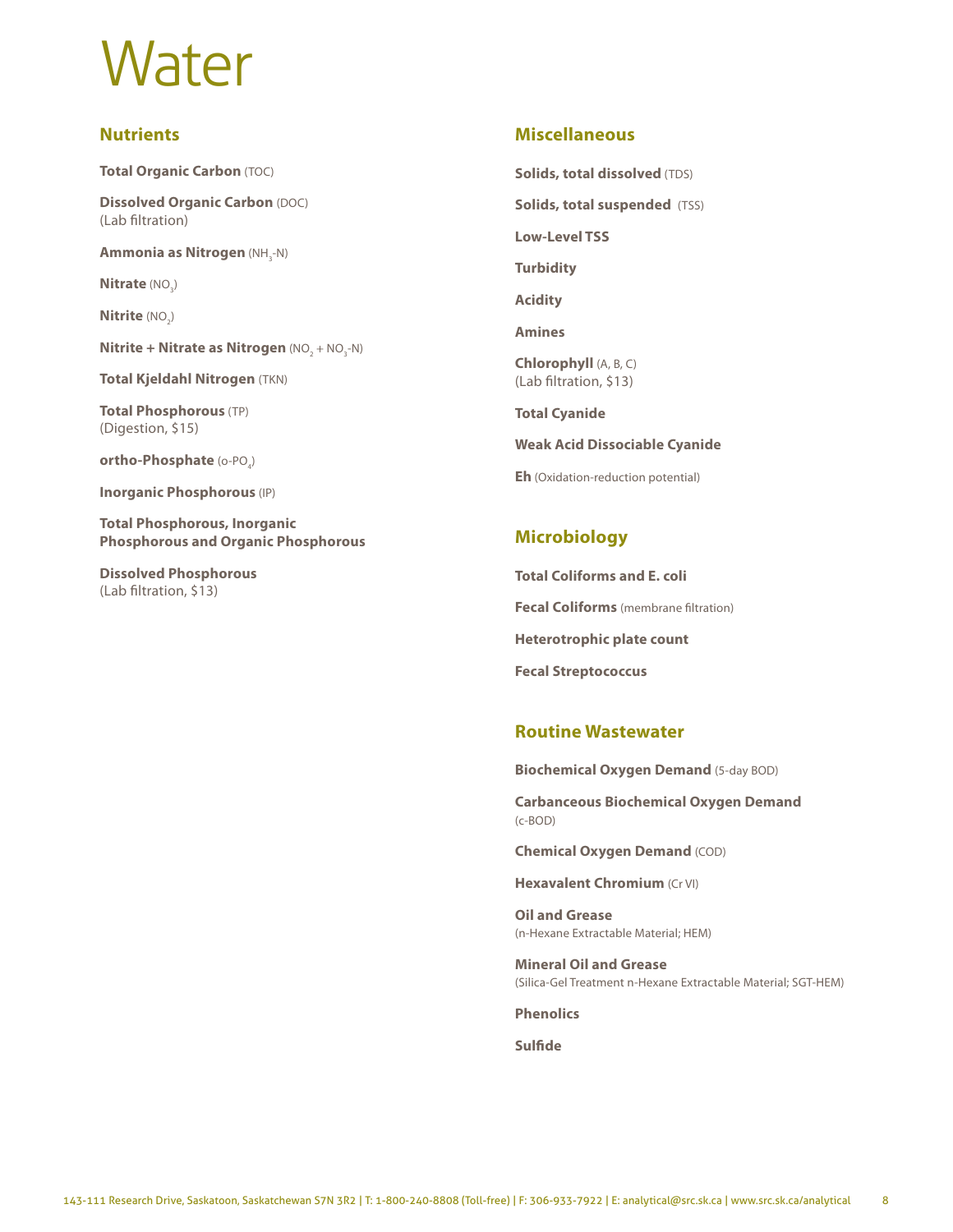## Soil, Wasterock and Solid Tailings

## **Sample Preparation**

To obtain representative results, samples are normally dried and ground before analysis. Percent moisture can be determined and results are typically reported on a dry weight basis. If unstable or volatile parameters, such as mercury, are required, a representative portion of the wet sample is taken and analyzed. The moisture results are used to calculate these results back to a dry basis. Initial preparation charges for soil are as follows:

## **Drying**

**Grinding** 

**Grinding** (Radioactive)

**Drying, Grinding and % Moisture** 

**Drying, Grinding and % Moisture** (Radioactive)

**Microwave Digestion** 

**Water Leach and Filtration** 

**Distilled Water Leach Procedure** 

**Compositing, per portion** (\$18 minimum)

## **Packages**

#### **Trace Metals Package**

Pricing does not include initial preparation, such as drying and grinding.

Includes: Sample digestion, Aluminum, Antimony, Arsenic, Boron, Barium, Beryllium, Calcium, Cadmium, Chromium, Cobalt, Copper, Iron, Lead, Magnesium, Manganese, Molybdenum, Nickel, Phosphorous, Potassium, Selenium, Sodium, Silver, Strontium, Thallium, Tin, Titanium, Uranium, Vanadium, Zinc

Note that boron determined with the trace metals package is not suitable for evaluating compliance with environmental quality guidelines. For evaluation of compliance with environmental quality guidelines, boron must be determined from a suitable leach.

#### **Rare Earth Elements Package**

Pricing does not include initial preparation, such as drying and grinding.

Includes: Sample digestion, Cerium, Dysprosium, Erbium, Europium, Gadolinium, Hafnium, Hofnium, Lanthanum, Lutetium, Neodymium, Niobium, Praseodymium, Samarium, Scandium, Tantalum, Terbium, Thulium, Ytterbium, Yttrium

#### **Individual Elements**

Pricing does not include any sample preparation.

Available elements: Aluminum, Antimony, Arsenic, Boron, Barium, Beryllium, Bismuth, Cadmium, Calcium, Cerium, Chromium, Cobalt, Copper, Dysprosium, Europium, Erbium, Gadolinium, Hafnium, Holmium, Iron, Lanthanum, Lead, Lithium, Lutetium, Magnesium, Manganese, Molybdenum, Nickel, Neodymium, Niobium, Phosphorous, Potassium, Praseodymium, Rubidium, Samarium, Selenium, Scandium, Silver, Sodium, Strontium, Tantalum, Tellurium, Terbium, Thallium, Thorium, Thulium, Tin, Titanium, Uranium, Vanadium, Ytterbium, Yttrium, Zinc, Zirconium

**Mercury** (includes sample digestion)

**Boron** (includes leach)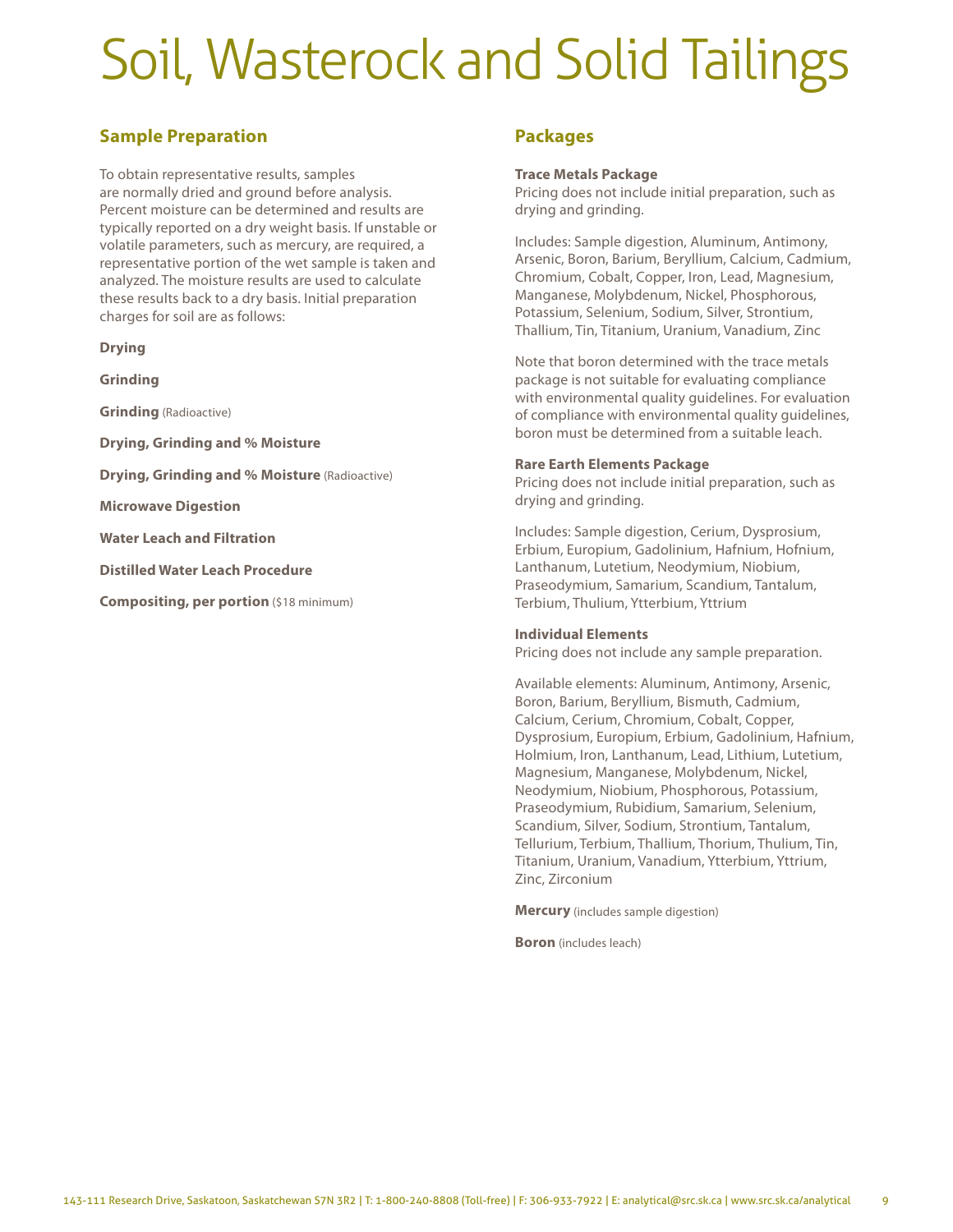## Soil, Wasterock and Solid Tailings

## **Soil Characteristics**

## **Salinity Package**

The salinity package is used to assess suitability of a soil for various agricultural purposes. It is often used for remediation purposes. A minimum of 500 g of soil is required.

Pricing includes the paste leach preparation and the following determinations: pH, Conductivity (EC, Electrical Conductivity or Specific Conductivity), Sodium Absorption Ratio (SAR), % Saturation, Calcium, Magnesium, Sodium, Potassium, Sulfate, Chloride and Theoretical Gypsum Rate (TGR)

Package price does not include initial preparation, such as drying and grinding.

For more complete information about the condition of the soil, additional parameters can be added to the package.

**Ammonia as Nitrogen** 

#### **Nitrite + Nitrate as Nitrogen**

**Phosphorus** (available)

**Alkalinity** (carbonate and bicarbonate)

#### **Boron**

#### **Cation Exchange Capacity** (CEC)

CEC is a measure of a soil's fertility and nutrient retention capacity. Clay mineral and organic matter components of soil have negatively charged sites on their surfaces, which adsorb and hold positively charged ions (cations). In general, soils that retain more cations are more fertile than those with lower CEC.

**CEC with Sodium Acetate** 

**CEC with Ammonium Acetate** 

## **Miscellaneous**

**Ash** 

**Total Carbon\*** 

**Organic Carbon\*** 

**Inorganic Carbon\*** 

**Carbonates by back titration** 

**Chloride, water soluble** (includes water leach \$25)

**Hexavalent Chromium** (Cr VI)

**Cyanide** 

**Bulk Density** 

**Fluoride** 

## **Gamma Spectroscopy**

Scan for naturally occurring isotopes or specific gamma emitting radionuclides of interest.

**Loss on Ignition** (550°C)

**Ammonia as Nitrogen** (includes water leach \$25)

**Nitrite + Nitrate as Nitrogen**  (includes water leach \$25)

**Total Kjeldahl Nitrogen** 

**pH** (suitable slurry or rinse pH)

**Phenolics** 

**Total Phosphorous** (TP) (includes digestion)

**Inorganic Phosphorous** (IP)

#### **Total Phosphorous, Inorganic Phosphorous and Organic Phosphorous**

**Silica** 

**Specific Conductivity** 

**Sulfate, acid soluble** (includes digestion)

**Sulfide** (calculated, with sulfate and total sulfur)

#### **Sulfur, total\***

\*Subcontracted to another lab within SRC.

#### **Purgeable or Extractable Hydrocarbons**

- Purgeable hydrocarbons includes: BTEX (Benzene, Toluene, Ethylbenzene, Xylenes), F1 (C6-C10)
- Extractable hydrocarbons includes: F2-F4 (C11-C50)

#### **Petroleum Hydrocarbons**

• Both purgeable and extractable hydrocarbons: BTEX (Benzene, Toluene, Ethylbenzene, Xylenes), F1-F4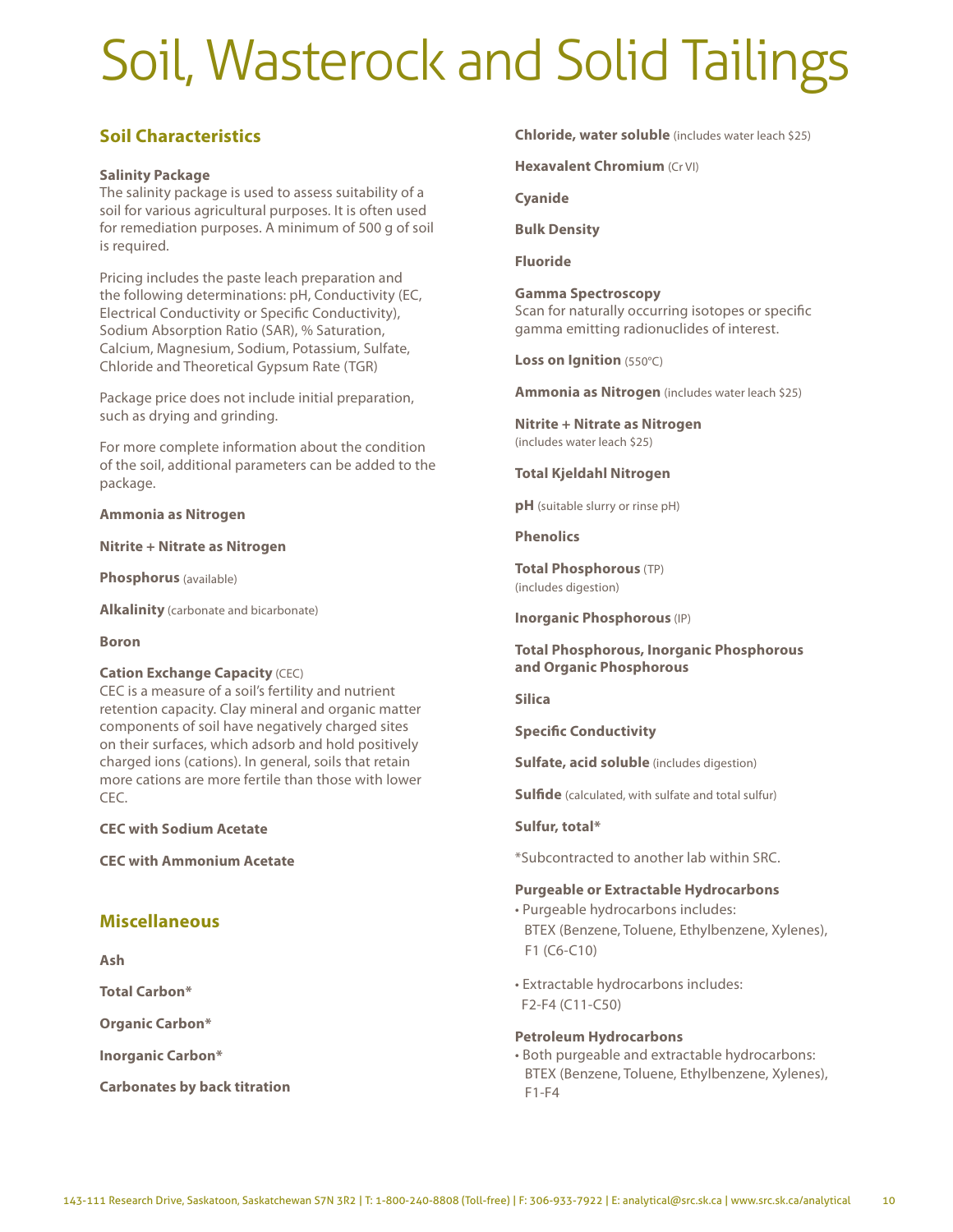## Soil, Wasterock and Solid Tailings

## **Radionuclides**

#### **Radionuclide Package**

Includes: Sample digestion, Lead-210, Polonium-210, Radium-226 and Thorium-230

#### **Lead-210**  (includes digestion)

**Polonium-210**  (includes digestion)

**Lead-210 and Polonium-210 together**  (includes shared digestion)

**Radium-226**  (includes digestion)

**Thorium-230**  (includes digestion)

## **Thorium isotopes**

(includes sample digestion, Th-228, Th-230 and Th-232)

## **Special Mine Assessment Techniques**

#### **Leachability Testing**

Over the past 25 years, SRC Environmental Analytical Laboratories has performed a wide variety of leaching tests on ore, tailings and waste rock. These include dynamic column leaching, static leaching and standard EPA leach tests. All tests can be performed with natural or synthetic leach solutions under aerobic or anaerobic conditions. Please contact the laboratory to discuss your requirements.

## **Equilibrium between Uranium and its Progenies**

This procedure is used for determining the degree of equilibrium between radium-226 and uranium-238 in rocks, sediments and ores. If gamma spectroscopy is used in the field to measure the amount of uranium in ore samples, it is important that the degree of equilibrium between uranium-238 and radium-226 is known. If dis-equilibrium exists, the apparent uranium-238 content will be incorrectly determined because the primary gamma emitters are progenies of radium-226.

## **Radon Emanation Rate**

This measurement is performed to determine the amount of radon-222 that will be released from the surface of solid materials. It can be used to calculate the rate at which radon will diffuse from rock and ore into the surrounding air.

#### **Radon Fractional Release Measurement**

This procedure is used to determine the fraction of radon which escapes from rock, soil, sediment or ore samples. The rate of release of radon is calculated as a percentage of the total potential release.

#### **radium-226 by Emanation**

This procedure is used if interferences prevent the use of the Alpha Spectroscopy method to determine radium-226.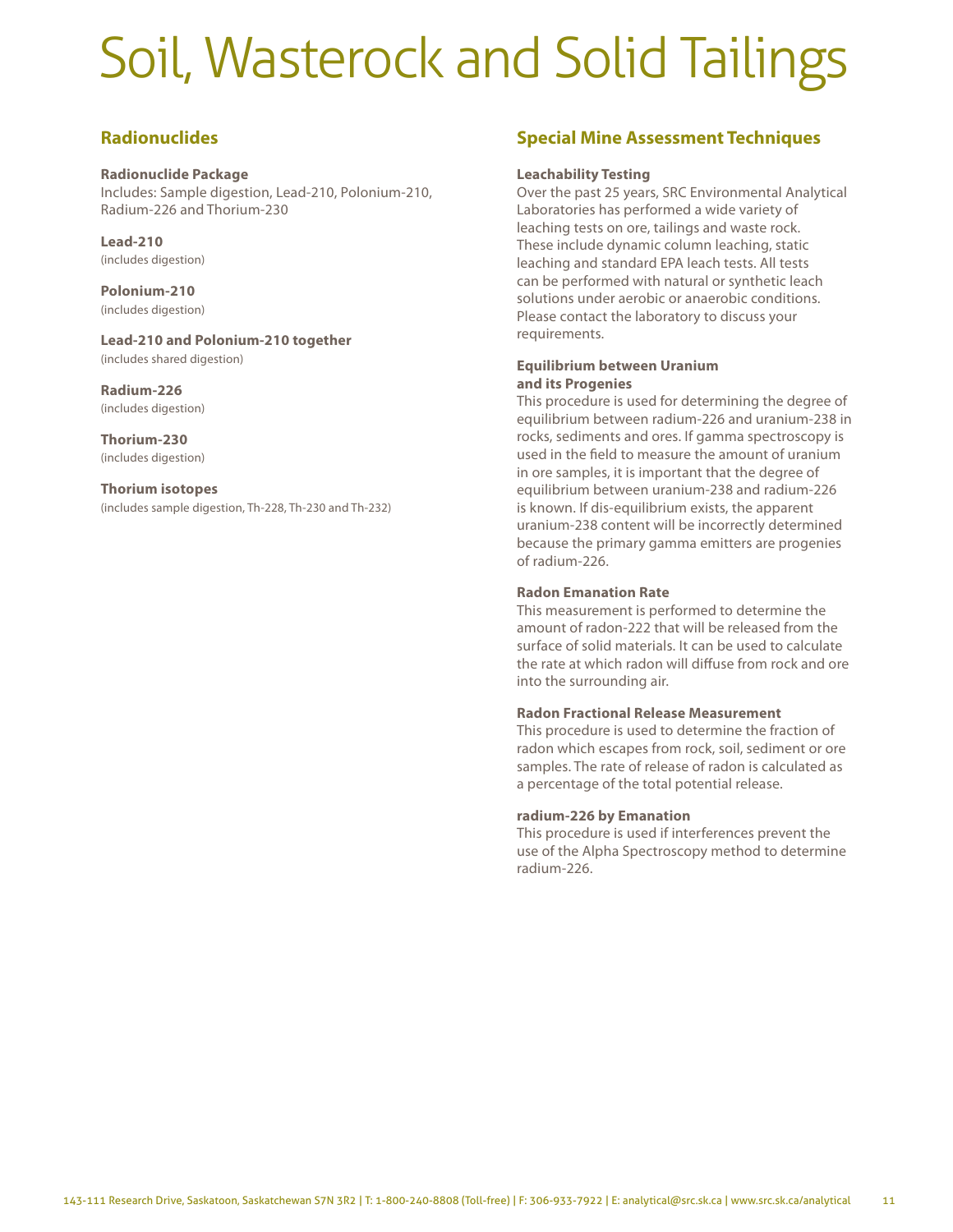# Acid Rock Drainage

## **Sample Preparation**

To obtain representative results, samples are normally dried and ground before analysis. Percent moisture can be determined and results are typically reported on a dry weight basis. If unstable or volatile parameters, such as mercury, are required, a representative portion of the wet sample is taken and analyzed. The moisture results are used to calculate these results back to a dry basis. Initial preparation charges for soil are as follows:

**Drying** 

**Grinding** 

**Crushing** 

**Drying, Grinding and % Moisture** 

**Shake Flask Extraction** 

**Synthetic Precipitation Leaching Procedure** (SPLP)

**Toxicity Characteristic Leaching Procedure** (TCLP)

## **Packages**

#### **Acid Base Accounting Package**

Acid base accounting is used to assess the acid production potential or acid consumption potential of waste rock and ore. This can be done in accordance with Standard or Modified Sobek protocol. Please discuss your requirements with the laboratory.

Includes: Net Acid Generating Potential (NAG), Acid Neutralizing Potential (AN), Acid Producing Potential (AP), Paste pH, Sulfate Sulfur, Sulfide Sulfur, Total Sulfur

Extra charges apply for drying and grinding.

## **Trace Metals Package**

Pricing includes sample digestion, but does not include initial preparation, such as drying and grinding.

Includes: Aluminum, Antimony, Arsenic, Boron, Barium, Beryllium, Calcium, Cadmium, Chromium, Cobalt, Copper, Iron, Lead, Magnesium, Manganese, Molybdenum, Nickel, Phosphorous, Potassium, Selenium, Sodium, Silver, Strontium, Thallium, Tin, Titanium, Uranium, Vanadium, Zinc

#### **Whole Rock Analysis**

Pricing includes lithium metaborate fusion and ICP elemental determination. Most elements are calculated and reported as the oxide. Initial preparation, such as drying and grinding, is extra. Whole Rock Analysis is subcontracted to SRC Geoanalytical Laboratories.

Includes: Aluminum, Barium, Calcium, Chromium, Iron, Magnesium, Manganese, Phosphorous, Potassium, Scandium, Silicon, Sodium, Strontium, Titanium, Yttrium, Zirconium

## **Individual Parameters**

**Total Carbon\*** 

**Organic Carbon\*** 

**Inorganic Carbon\*** 

**Carbonates by back titration** 

**Surface Rinse pH on <2 mm fraction** 

**Particle Size Analysis** (laser diffraction)

**Particle Size Analysis** (sieves)

\*Subcontracted to another lab within SRC.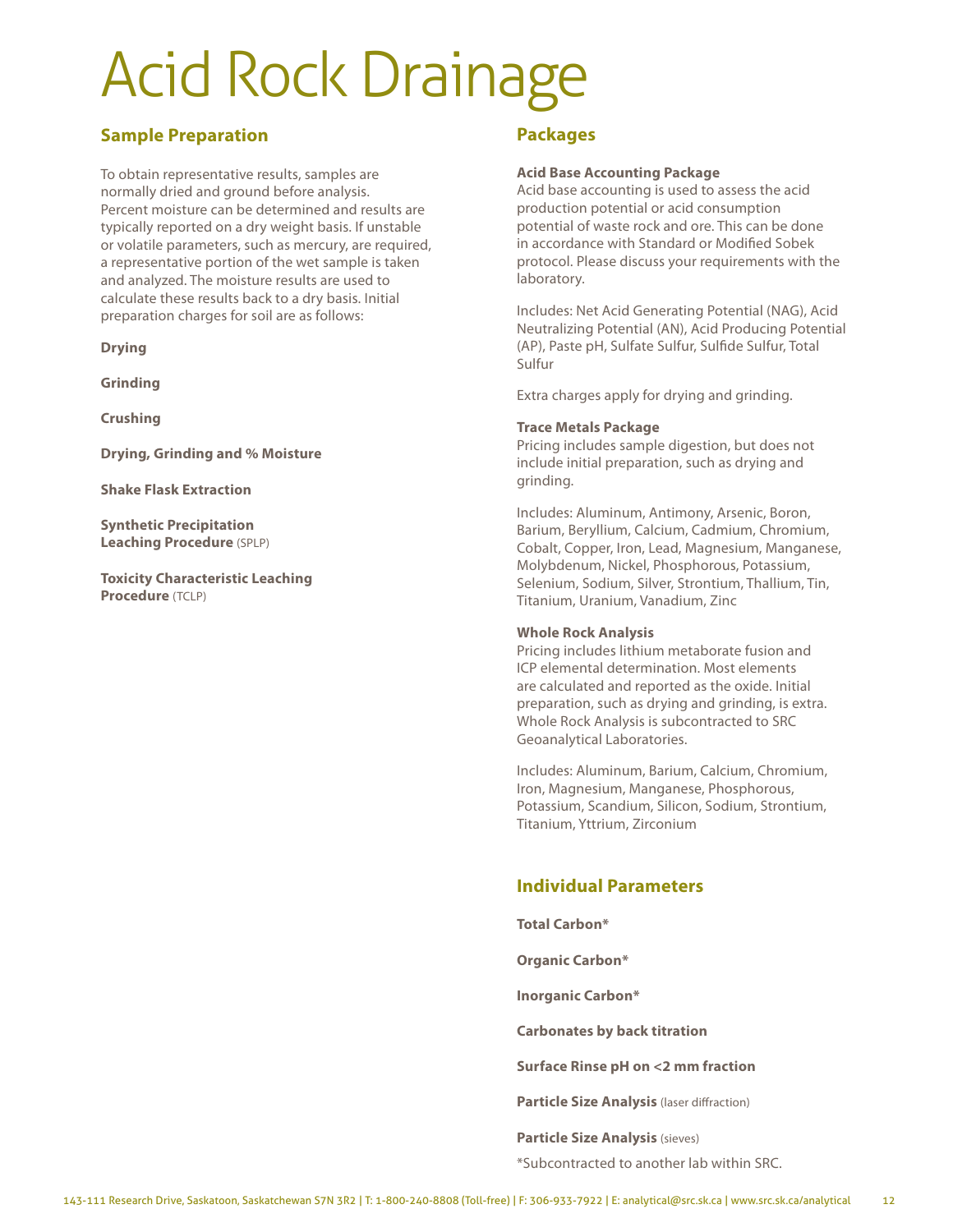## Potash, Sodium Sulfate and Other Salts

## **Sample Preparation**

Samples need to be dry and homogenous before analysis to obtain representative results and therefore, may require drying and grinding before analysis. Samples that are already dry and homogenous upon receipt, can be reported on the 'as received' basis. When a moisture determination is requested, the results are reported on 'a dry' basis. Most common tests require a water leach and filtration.

**% Moisture with oven drying** 

**Drying, Grinding and % Moisture** 

**Microwave digestion** 

**Water leach and filtration** 

## **Packages**

#### **Standard Metals Package**

Includes: Sample digestion, Aluminum, Antimony, Arsenic, Boron, Barium, Beryllium, Cadmium, Chromium, Cobalt, Copper, Iron, Lead, Manganese, Molybdenum, Nickel, Selenium, Silver, Strontium, Thallium, Tin, Titanium, Uranium, Vanadium, Zinc

#### **Major Constituents Package**

Includes water leach and filtrations and digestion, as well as analysis for Water Insolubles, major ion impurities in the salt, and determination of the purity of the salt, which is calculated by difference. Major ion impurities depend on the type of salt and may include: Calcium, Magnesium, Sodium, Potassium, Chloride and Sulfate.

Depending on the type of salt, an extra water leach may be required for chloride. Additional tests, such as carbonate and nitrates, are extra.

#### **Low-level Metals Package**

Includes: Water leach, filtration and MIBK extraction for the determination of low-level water soluble Chromium, Cadium, Cobalt, Copper, Iron, Lead, Molybdenum, Nickel, Vanadium, Zinc

Also included is water leach, filtration, and digestion of the insolubles retained on the filter for the determination of low-level water insoluble Chromium, Cadium, Cobalt, Copper, Iron, Lead, Molybdenum, Nickel, Vanadium, Zinc; and

Digestion and analysis for the total Aluminum, Arsenic, Boron, Barium, Beryllium, Selenium, Antimony, Manganese, Silver, Strontium, Thallium, Tin, Titanium, Uranium

## **Miscellaneous**

**Water Insolubles** (includes water leach and filtration)

**Acid Insolubles** 

**pH** 

**Density** 

**Total Cyanide** (includes water leach and filtration)

**Bromide** 

**Amine** (includes water leach and filtration)

**Fluoride** (matrix matching)

**Particle Size Analysis**  (laser diffraction, solvent module)

**Organic Extractables Scan** 

**Yellow Prussiate of Soda** (YPS)

**Mercury** 

**Soluble Silicon** (includes water leach and filtration)

**Iodine** (includes water leach and filtration)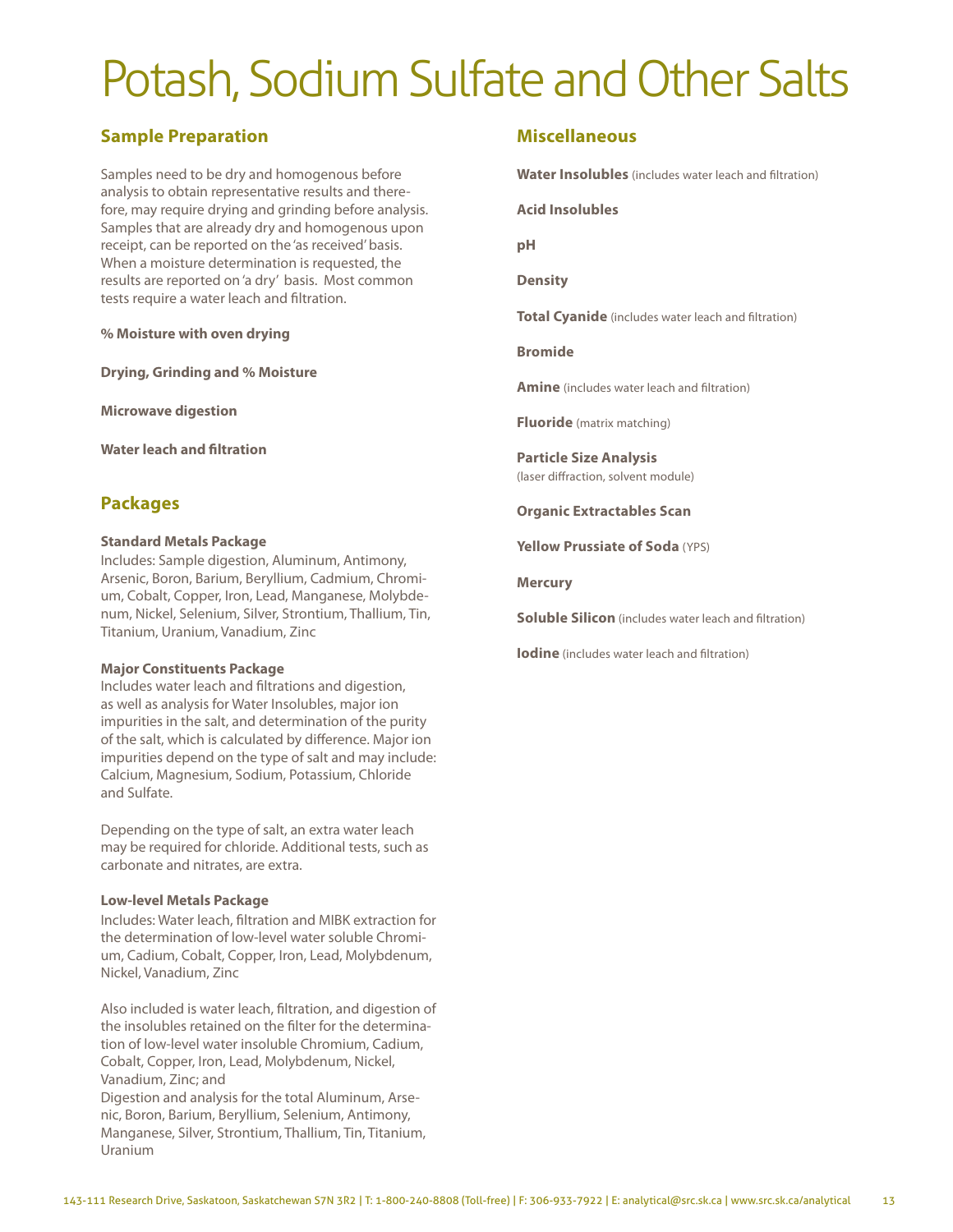# Air Quality/Industrial Hygiene

## **Sample Preparation of Air Filters**

Sample preparation depends on the type of sample submitted and the analyses required. The digestion procedures for respirable filters and for high-volume filters are significantly different. Respirable filters require an acid digestion. Analysis of high-volume filters will involve subsampling and digestion of large portions of filter material. High-volume filters often require compositing of the filter material.

## **High-volume Filter Acid Digestion**

**High-volume Filter Compositing**  (Up to 4 filters; additional filters \$2 each)

**Respirable Dust Cassettes Acid Digestion** 

## **Trace Metals**

## **Trace Metals Package**

Sample digestion is extra.

Includes: Aluminum, Antimony, Arsenic, Barium, Beryllium, Cadmium, Chromium, Cobalt, Copper, Iron, Lead, Manganese, Molybdenum, Nickel, Selenium, Silver, Strontium, Thallium, Tin, Titanium, Uranium, Vanadium, Zinc

## **Individual Elements**

Pricing does not include any sample preparation.

Available elements: Aluminum, Antimony, Arsenic, Boron, Barium, Beryllium, Bismuth, Cadmium, Calcium, Chromium, Cobalt, Copper, Iron, Lead, Lithium, Manganese, Molybdenum, Nickel, Phosphorous, Potassium, Rubidium, Selenium, Scandium, Silver, Sodium, Strontium, Thallium, Thorium, Tin, Titanium, Uranium, Vanadium, Zinc, Zirconium

## **Radionuclides**

Sample preparation charges will apply if required.

**Lead-210** 

**Polonium-210** 

**Radium-226** 

**Thorium-230** 

**Thorium Isotopes**  Includes: Th-228, Th-230 and Th-232

## **Respirable Dust Cassettes**

Contact the laboratory several days in advance of sampling to arrange for preparation and delivery of respirable dust cassettes.

**Total Deposited Particulate** (TDP) **on respirable dust cassettes**  Includes pre-weighed filter supplied in cassette, as well as final weighing

**Alpha-Quartz** (crystalline silica)

**Alkaline Dusts** (includes leach)

**Total Cyanide** (includes leach)

**Oil Mist** 

**Radionuclides: Gross alpha and beta**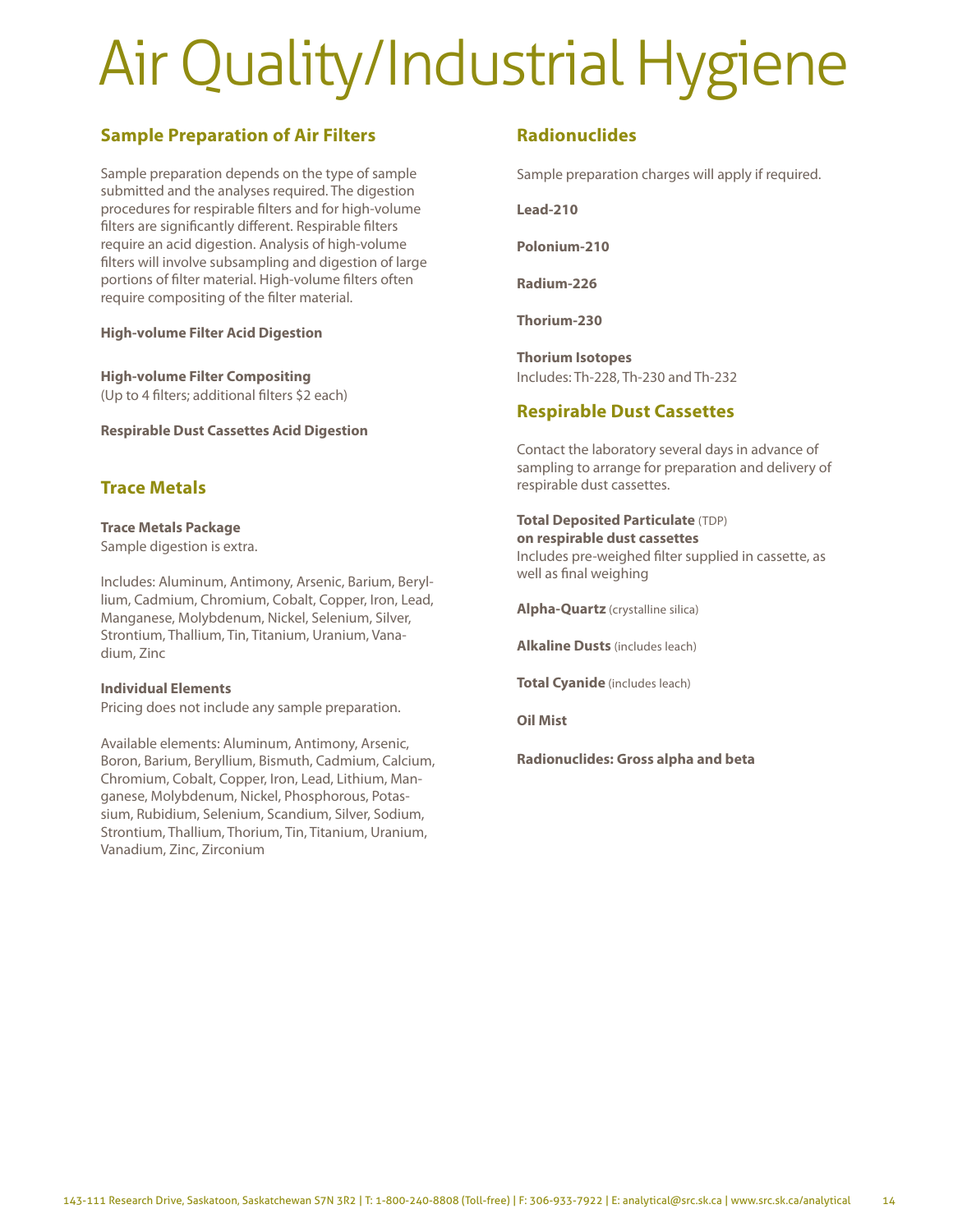# Air Quality/Industrial Hygiene

## **Adsorption Tubes**

**Inorganic Acids** (HCl, HF, HNO<sub>3</sub>, H<sub>3</sub>PO<sub>4</sub>, H<sub>2</sub>SO<sub>4</sub>)

**Ammonia as Nitrogen** 

**Formeldehyde** 

## **Carbotrap tubes**

- **TO-17** (Total Risk Package)
- **Open Characterization/VOC screen**
- **Total Risk + Open Characterization**
- **Fixed and Variable Gases** (CO, CO<sub>2</sub>, O<sub>2</sub>, N<sub>2</sub>, H<sub>2</sub>, CH<sub>4</sub>)

## **Wipes and Swabs**

## **Metals Package**

Includes: Sample digestion, Aluminum, Antimony, Arsenic, Boron, Barium, Beryllium, Calcium, Cadmium, Chromium, Cobalt, Copper, Iron, Lead, Magnesium, Manganese, Molybdenum, Nickel, Phosphorous, Potassium, Selenium, Sodium, Silver, Strontium, Thallium, Tin, Titanium, Uranium, Vanadium, Zinc

**PCBs** 

## **Dustfall Jars**

**Total Deposited Particulate** 

**Total and Volatile Deposited Particulate** 

## **Organic Volatiles and Gaseous Emissions**

Canisters (1.4 L and 6 L)

**Canister preparation, rental and batch certification** 

**Flow Controller rental** 

**TO-15** (Total Risk Package)

**Open Characterization/VOC screen** 

**Total Risk + Open Characterization** 

**H2S and other sulfur compounds**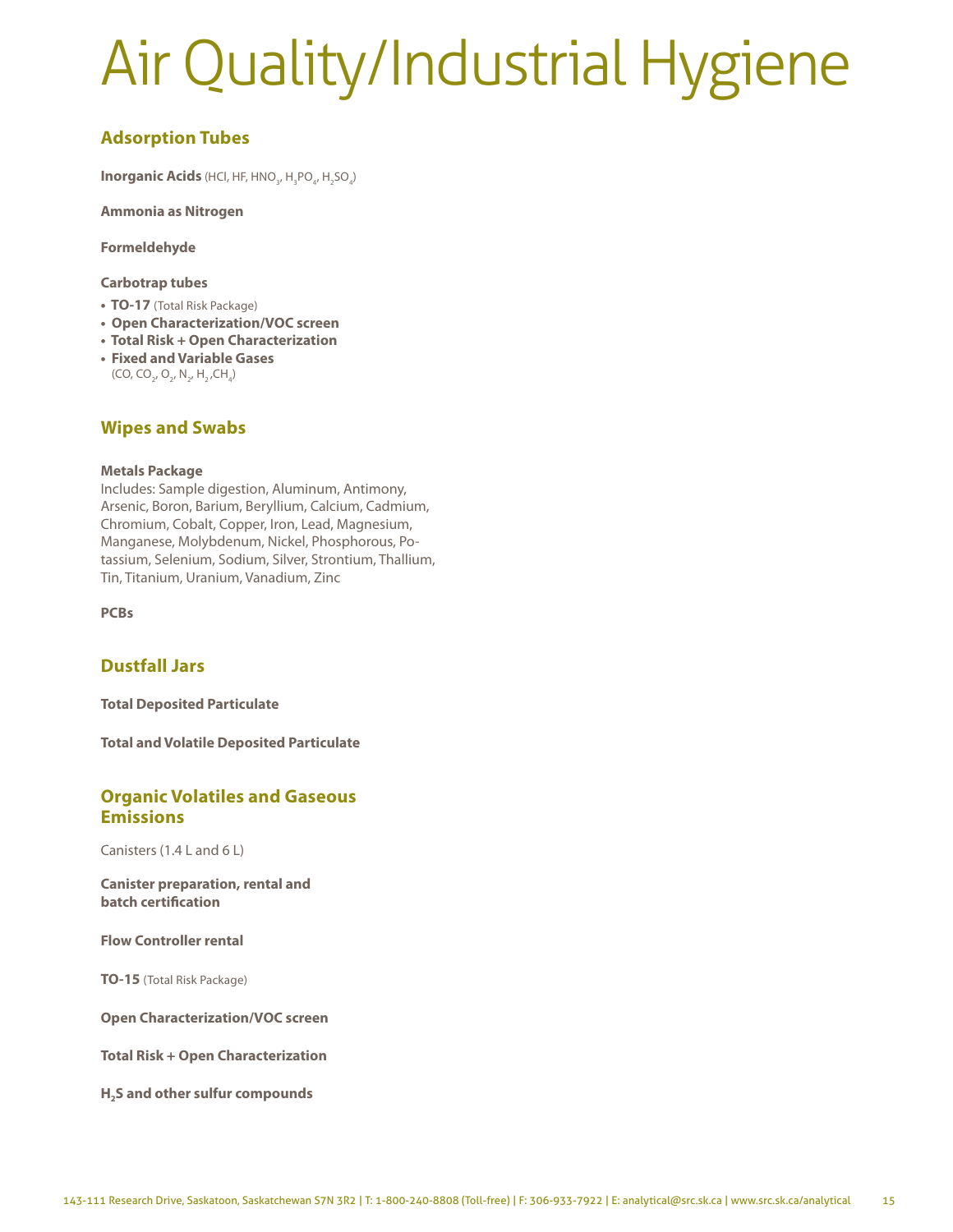# Waste Disposal

## **Landfill Waste Material**

Many of the tests required to characterize waste material for acceptance at a landfill site are listed below. **Requirements vary** depending on the type and origin of the waste for disposal. Clients should discuss their disposal needs and arrange for a suitable testing protocol with the landfill where they intend to dispose of their waste. If you require any tests that are not listed below, contact the laboratory.

## **Sample Preparation**

To obtain representative results, solid samples are normally dried and ground before analysis. Percent moisture can be determined and results are typically reported on a dry weight basis. If unstable or volatile parameters, such as mercury, are required, a representative portion of the wet sample is taken and analyzed. The moisture results are used to calculate these results back to a dry basis. Initial preparation charges for solid samples are as follows:

## **Drying and Grinding**

**Drying, Grinding and % Moisture** 

## **Packages for Waste Disposal**

## **Metals Package**

Includes: Sample digestion, Aluminum, Antimony, Arsenic, Boron, Barium, Beryllium, Calcium, Cadmium, Chromium, Cobalt, Copper, Iron, Lead, Magnesium, Manganese, Molybdenum, Nickel, Phosphorous, Potassium, Selenium, Sodium, Silver, Strontium, Thallium, Tin, Titanium, Uranium, Vanadium, Zinc

## **Purgeable or Extractable Hydrocarbons**

- Purgeable hydrocarbons includes: BTEX (Benzene, Toluene, Ethylbenzene, Xylenes), F1 (C6-C10)
- Extractable hydrocarbons includes: F2-F4 (C11-C50)

## **Total Petroleum Hydrocarbons**

Includes: BTEX (Benzene, Toluene, Ethylbenzene, Xylenes), F1-F4

## **Class II Landfill Packages**

A variety of landfill packages are available that include many of the parameters normally required by landfills for disposal of waste material. **Requirements vary**  depending on the type and origin of the waste for disposal. Clients are advised to discuss their needs with the landfill prior to testing.

## **Class II Landfill Complete Package**

Includes: Dry, Grind, Moisture, Flashpoint, pH, Paint Filter Liquids Test, Phenolics, Metals Package, Hexavalent Chromium (Cr VI), Cyanide, Fluoride, TCLP Leach, Leachable Metals, Zero Headspace TCLP Leach, Leachable BTEX (Benzene, Toluene, Ethylbenzene, Xylenes), Total Petroleum Hydrocarbons, Polycyclic Aromatic Hydrocarbons, Volatile Organic Compounds, Glycols, Extractable Organic Halides, PCBs

## **Class II Landfill Basic Package**

Includes: Dry, Grind, Moisture, Flashpoint, pH, Paint Filter Liquids Test, Phenolics, Metals Package, Hexavalent Chromium (Cr VI), Cyanide, Fluoride

#### **Class II Landfill Leachable Parameters Package**

Includes: TCLP Leach, Leachable Metals, Zeroheadspace TCLP Leach, Leachable BTEX (Benzene, Toluene, Ethylbenzene, Xylenes)

**Leachable Mercury** (if required)

## **Class II Landfill Basic Organics Package**

Includes: Total Petroleum Hydrocarbons, Polycyclic Aromatic Hydrocarbons, Volatile Organic Compounds, Glycols

#### **Class II Landfill Chlorinated Organics Package**

Includes: Extractable Organic Halides, PCBs

**Polycyclic Aromatic Hydrocarbons** (PAHs) Includes: Acenaphthylene, Acenaphthene, Acridine, Anthracene, Benzo(a)anthracene, Benzo(a)-

pyrene, Benzo(b+j)fluoranthene, Benzo(e)pyrene, Benzo(g,h,i)perylene, Benzo(k)fluoranthene, Chrysene, Dibenzo(a,h)anthracene, Fluoranthene, Fluorene, Indeno(1,2,3,c,d)pyrene, Naphthalene, Perylene, Phenanthrene, Pyrene, 1-Methylnaphthalene, 2 Methylnaphthylene, Quinoline

## **Volatile Organic Compounds** (VOCs)

Includes: Vinyl Chloride, 1,1-dichloroethylene, Dichloromethane, MTBE, 1,1-dichloroethane, Chloroform, 1,1,1-trichloroethane, Carbon Tetrachloride, 1,2-dichloroethane, Benzene, Trichloroethylene, Bromodichloromethane, Toluene, 1,1,2 trichloroethane, Tetrachloroethylene, Dibromochloromethane Chlorobenzene, 1,1,1,2 tetrachloroethane, Ethylbenzene, m+pxylene, o-xylene, Styrene, Bromoform, 1,1,2,2 tetrachloroethane, 1,2,4 trimethylbenzene, 1,4 dichlorobenzene, 1,2-dichlorobenzene

## **Extractable Organic Halides** (EOX)

• Reported as chlorine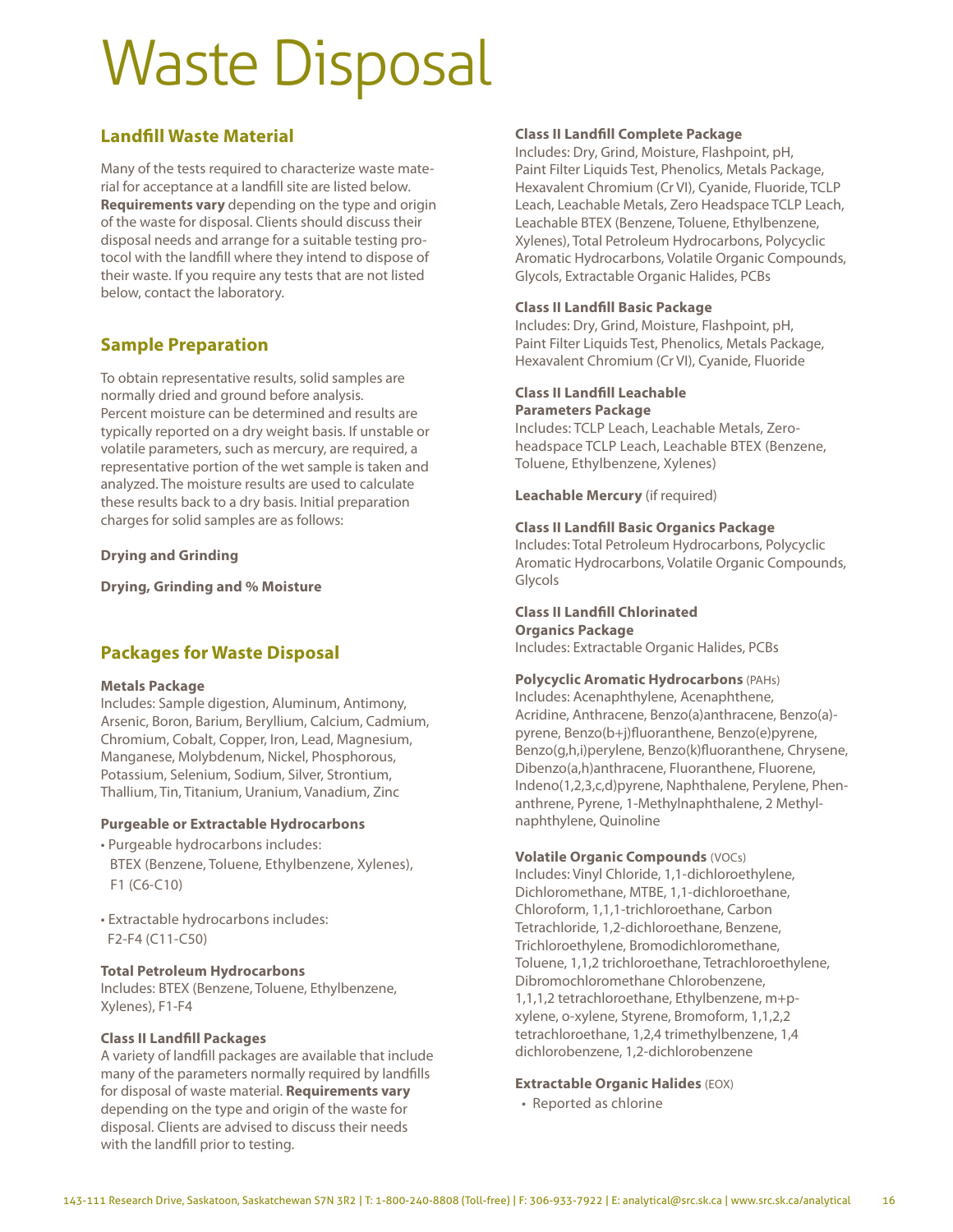# Waste Disposal

## **Packages for Waste Disposal (Continued)**

## **Toxicity Characteristic Leaching Procedure** (TCLP Leach)

The TCLP leach is a US EPA method used to assess contaminants that have the potential to leach out of waste material over time. The leachate is typically analyzed for trace metals, as well as hydrocarbons. Several other parameters can also be determined on the leachate.

## **TCLP Leachable Metals**

Includes: TCLP Leach and analysis for Aluminum, Antimony, Arsenic, Boron, Barium, Beryllium, Cadmium, Chromium, Cobalt, Copper, Iron, Lead, Manganese, Molybdenum, Nickel, Selenium, Silver, Strontium, Thallium, Tin, Titanium, Uranium, Vanadium, Zinc

## **TCLP Leachable Metals and Mercury**

Includes: TCLP Leach and analysis for Aluminum, Antimony, Arsenic, Boron, Barium, Beryllium, Cadmium, Chromium, Cobalt, Copper, Iron, Lead, Manganese, Mercury, Molybdenum, Nickel, Selenium, Silver, Strontium, Thallium, Tin, Titanium, Uranium, Vanadium, Zinc

## **TCLP Leachable Hydrocarbons**

Includes: TCLP Leach and hydrocarbon fractions F2-F4

#### **TCLP Landfill Leachable Parameters Package**

Includes: TCLP Leachable metals and leachable benzene, toluene, ethylbenzene and xylenes; uses zero-headspace TCLP leach

#### **TCLP Leachable Benzene**

Includes: TCLP Leachable benzene; uses zero-headspace TCLP leach

## **Tests On Solid Wastes**

**Flashpoint** 

**pH** 

**Paint Filter Liquids Test** 

**Phenolics** 

**PCBs** 

**Glycols**  Includes: 1,2-Propanediol, Diethylene glycol, Ethylene glycol, Triethylene glycol

#### **Hexavalent Chromium**

**Total Cyanide** 

**Mercury, total** 

**Fluoride** 

**Sulfur, total** 

## **Naturally Occurring Radioactive Material (NORM)**

The Canadian Guidelines for the Management of NORM outline criteria for the disposal of naturally occurring radioactive material that arises in processes unrelated to the nuclear industry. The laboratory can provide testing to help assess if these waste materials meet the release limits outlined in the guidelines.

## **NORM on Solids Package**

Includes: determination by gamma spectroscopy for K-40, Pb-210, Ra-226, Ra-228, Th-228, Th-230; determination by ICP-MS for U-238 and Th-232; assessment if the material meets the release limits specified in the guidelines

## **Gamma Spectroscopy for NORM**

Includes: determination by gamma spectroscopy for several NORM parameters, including K-40, Pb-210, Ra-226, Ra-228, Th-228, Th-230, Th-234

## **NORM on Liquids Package**

For disposal of aqueous or liquid waste containing NORM, the gamma spectroscopy technique is not sufficiently sensitive to assess if a waste meets the disposal criteria for all the radionuclides outlined in the guidelines.

The NORM on liquids package includes determination of K-40, Pb-210, Ra-226, Ra-228, Th-228, Th-230, Th-232 and U-238 by sufficiently sensitive techniques to assess if the material meets the release limits specified in the guidelines.

## **Oily Wastes**

#### **Metals Package**

Includes: Sample digestion, Aluminum, Antimony, Arsenic, Boron, Barium, Beryllium, Cadmium, Chromium, Cobalt, Copper, Iron, Lead, Manganese, Molybdenum, Nickel, Selenium, Silver, Strontium, Thallium, Tin, Titanium, Uranium, Vanadium, Zinc

**PCBs** (oil/solvent)

#### **Total Organic Halides (TOX) in oil/solvent**

**Water Content**  Determined with either the Karl Fischer (non-aqueous liquids) or Dean Stark (high-water content) techniques

## **Paint**

**Lead in paint** 

**Sulfur, Sulfate and Sulfide**